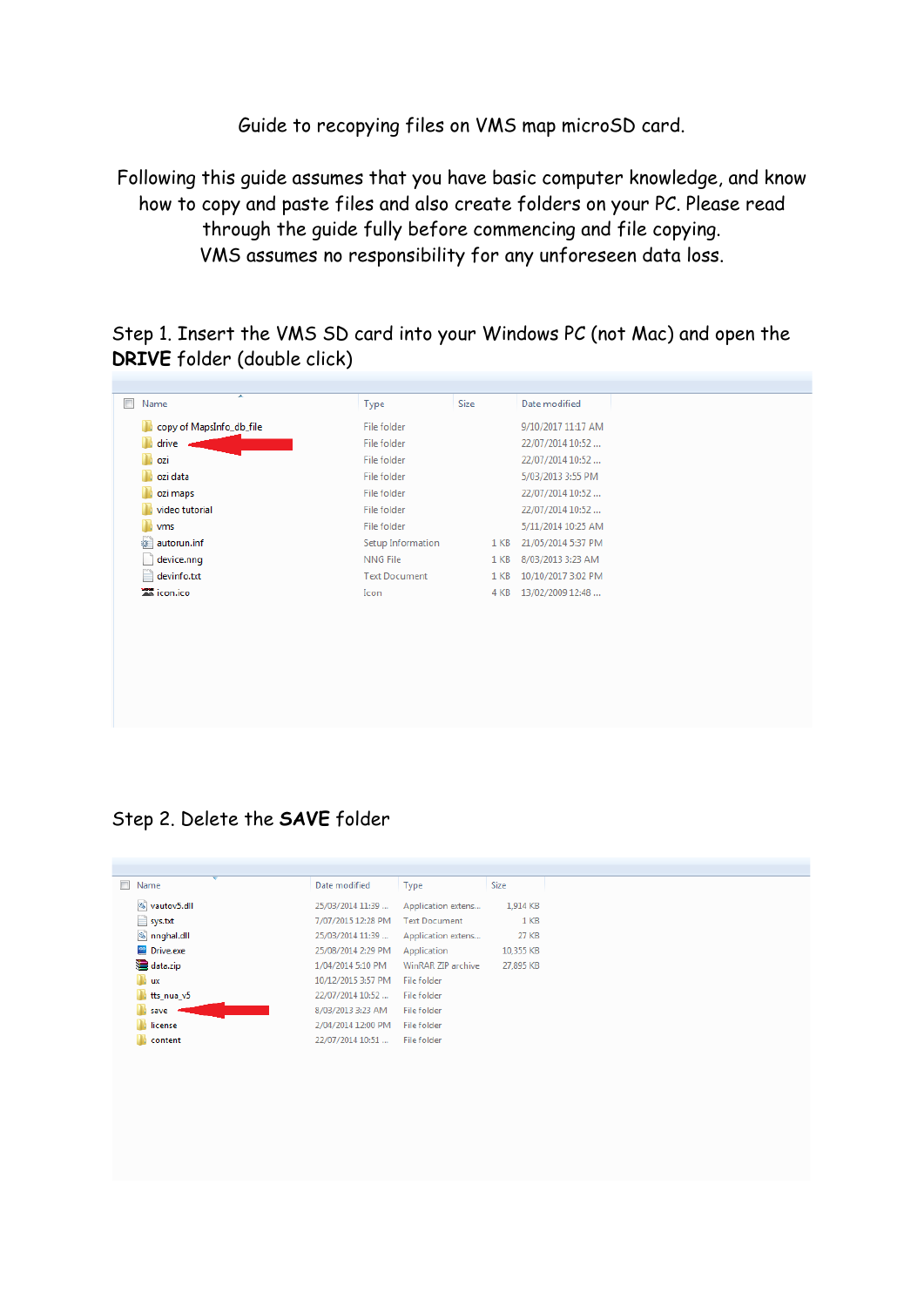Step 3.

Step back to the folders on step 1 and open the **VMS** folder and delete the **GPX**  folder.

| $\overline{\phantom{a}}$ | ×<br>Name                 | Date modified      | Type                 | Size         |
|--------------------------|---------------------------|--------------------|----------------------|--------------|
|                          | Gpx                       | 22/07/2014 10:53   | File folder          |              |
| Ъ                        | Images                    | 22/07/2014 10:53   | File folder          |              |
|                          | Languages                 | 22/07/2014 10:53   | File folder          |              |
|                          | Maps                      | 12/02/2015 1:51 PM | File folder          |              |
|                          | <b>VMS Map Converter</b>  | 22/07/2014 12:16   | File folder          |              |
|                          | abc.gps                   | 13/05/2010 6:55 AM | <b>GPS File</b>      | 1 KB         |
|                          | atl80.dll                 | 2/12/2006 7:17 PM  | Application extens   | 109 KB       |
|                          | Config.bin                | 30/11/2010 3:42 PM | <b>BIN File</b>      | 33 KB        |
|                          | S Ecw.dll                 | 25/02/2009 1:11 PM | Application extens   | 904 KB       |
|                          | S gdalce.dll              | 21/08/2012 7:14 PM | Application extens   | 2.234 KB     |
| Ë                        | logGPS.txt                | 12/05/2010 6:14 PM | <b>Text Document</b> | 275 KB       |
| E,                       | MapsInfo.db               | 1/12/2014 4:54 PM  | <b>DB</b> File       | 1,023 KB     |
|                          | <sup>®</sup> mfc80u.dll   | 2/12/2006 1:26 PM  | Application extens   | 1.068 KB     |
|                          | MFC80UD.dll               | 2/12/2006 7:17 PM  | Application extens   | 1,780 KB     |
|                          | mirage1.gps               | 22/02/2010 12:52   | <b>GPS File</b>      | 303 KB       |
|                          | mirage6.gps               | 2/03/2010 7:00 AM  | <b>GPS File</b>      | 302 KB       |
|                          | msvcr80.dll               | 2/12/2006 7:17 PM  | Application extens   | 44 KB        |
|                          | <sup>3</sup> msvcr80d.dll | 2/12/2006 7:18 PM  | Application extens   | <b>98 KB</b> |
| E                        | Places.db                 | 18/02/2016 5:41 PM | DB File              | 17.175 KB    |
|                          | S proj.dll                | 27/10/2011 9:25 PM | Application extens   | 349 KB       |
|                          | proj_i.lib                | 27/04/2010 1:29 PM | LIB File             | 9 KB         |
|                          | Search.dat                | 20/02/2016 8:18 PM | <b>DAT File</b>      | 3,785 KB     |
| ₽                        | settings.txt              | 16/12/2012 11:08   | <b>Text Document</b> | 1 KB         |
|                          | <b>R</b> ums.exe          | 29/11/2015 11:12   | Application          | 1,049 KB     |
|                          | wcelibcexd.lib            | 27/04/2010 1:28 PM | LIB File             | 213 KB       |

## Step 4.

Step back to folder view as per the step 1 example – select **ALL** files and folders, select "Copy" and "Paste" these files to a temporary folder on your PC, named "VMS card" for example.

When the copy process has completed (around 1 hour) refer to step 5.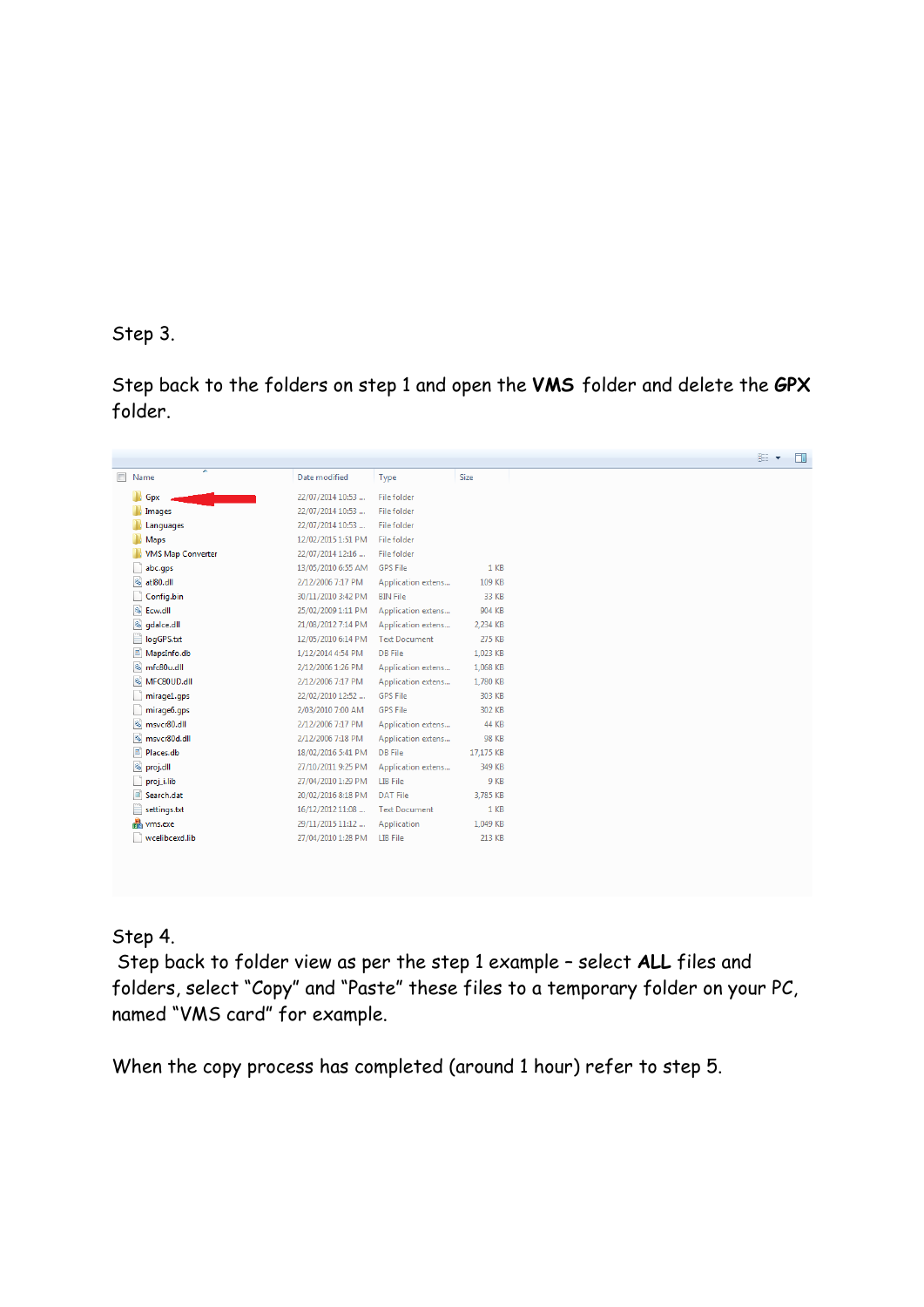Step 5. From the drives listing "MY Computer", **right click** on the VMS folder icon…. (make sure you **do not have** C: selected!)



…to open up the menu as per the below example. Click on "**Format**" to open the menu screen in step 6.

|                                     | Collapse                                                                                                                                          |                                                                                    |
|-------------------------------------|---------------------------------------------------------------------------------------------------------------------------------------------------|------------------------------------------------------------------------------------|
| €                                   | Add to archive<br><b>Browse with IrfanView</b><br>Open AutoPlay                                                                                   |                                                                                    |
| G                                   | Open in Directory List + Print<br>Open in new window<br>Share with<br>Build an ISO image<br>WinMerge<br>Open as Portable Device                   | Computer > VMS (Touring 700HI<br>Þ<br>Open<br>Share with $\blacktriangledown$<br>N |
| ъ<br>$\blacktriangledown$<br>₩<br>€ | Combine supported files in Acrobat<br><b>Norton Security</b><br>Add to "Archive.rar"<br>Compress and email<br>Compress to "Archive.rar" and email | es<br>Þ                                                                            |
|                                     | Format<br>Eject<br>Cut<br>Copy<br>Rename                                                                                                          | <b>bdate files</b>                                                                 |
|                                     | <b>New</b><br>Properties                                                                                                                          | Þ<br>IC:)                                                                          |
|                                     |                                                                                                                                                   | VMS (Touring 700HDX) Wherels V20 (E:)                                              |